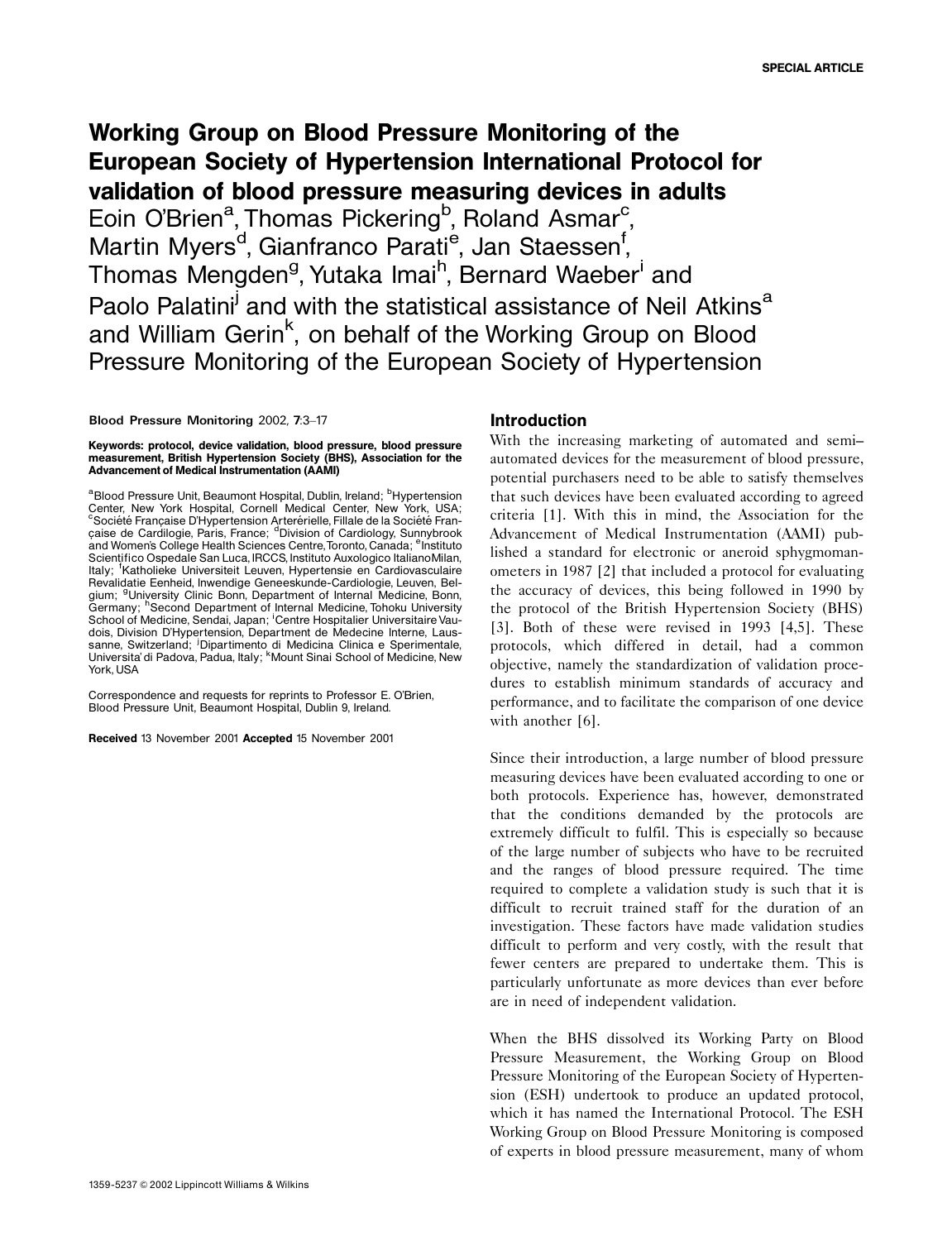have considerable experience in validating blood pressure measuring devices.

In setting about its objective, the ESH Working Group recognized the urgent imperative to provide a simplified protocol that does not sacrifice the integrity of the earlier protocols. When the AAMI and BHS protocols [2–5] were published, the relevant committees did not have evidence from previous studies on which to base their recommendations. The ESH Working Group has had the advantage of being able to examine and analyze the data from 19 validation studies performed according to the AAMI and BHS protocols at the Blood Pressure Unit in Dublin [7– 23]. A critical assessment of this database of evidence has permitted a rationalization and simplification of validation procedures without losing the merits of the much more complicated earlier protocols. The basic recommendations of the simplified International Protocol have been presented at meetings of the ESH Working Group, and the proceedings of these meetings have been published in order to invite comment and discussion [24–27].

The International Protocol has been drafted in such a way as to be applicable to the majority of blood pressure measuring devices on the market. The validation procedure is therefore confined to adults over the age of 30 years (as these will constitute the majority of subjects with hypertension), and does not make recommendations for special groups, such as children, pregnant women and the elderly, or for special circumstances, for example exercise. It is anticipated that the relative ease of performance of the International Protocol will encourage manufacturers to submit blood pressure measuring devices for validation in order to obtain the minimum approval necessary for a device to be used in clinical medicine, and that, in time, most devices on the market will be assessed according to the protocol for basic accuracy. It does not preclude manufacturers of devices from subjecting their products to more rigorous assessment and validation.

## Validation procedure

## **Summary**

The validation team should consist of four persons experienced in blood pressure measurement: two observers and a supervisor (generally nurses), and an 'expert' (a doctor overseeing the entire procedure). If the doctor can be present throughout the entire validation procedure, he/ she can take over the role of supervisor, thereby reducing the number of personnel to three. The validation procedure consists of the following steps

- 1. Observer training and assessment. Two observers are trained in accurate blood pressure measurement.
- 2. Familiarization session. The validation team becomes familiar with the workings of the device and the accompanying software.
- 3. Validation measurements. Observer and device measurements are recorded on subjects in two phases. In the first phase, 15 subjects are recruited; devices passing this primary phase proceed to the secondary phase, for which a further 18 subjects are recruited.
- 4. Analysis. An analysis of the recorded measurements is carried out after each phase.
- 5. Reporting. The results are presented in tabular and graphical forms.

## Observer training and assessment

Consideration must first be given to the technique of blood pressure measurement, which should be as follows throughout the validation procedure.

## Blood pressure measurement technique

A standard mercury sphygmomanometer, the components of which have been carefully checked before the study, is used as a reference standard. It is appreciated that terminal digit preference is a problem with conventional mercury sphygmomanometry, and care should be taken to reduce this in the observer training session. The Hawksley random-zero sphygmomanometer only disguises digit preference, and its accuracy has been questioned [7,28]; therefore, its use is not recommended in validation studies. All blood pressures should be recorded to the nearest 2 mmHg.

Blood pressure should be measured with the arm supported at heart level [29]; the level of the manometer does not affect the accuracy of measurement, but it should be at eye level and within 1 m of the observer. The quality of the stethoscope is also crucial to performing the evaluation procedure. Stethoscopes with badly fitting earpieces and poor-quality diaphragms preclude precise auscultation of the Korotkoff sounds. A well-maintained quality stethoscope is recommended.

## Observer training

The first prerequisite for this validation test is to ensure that the observers have adequate auditory and visual acuity, and that they have achieved the required accuracy as laid out below. It is, however, possible that observers who fulfil these criteria at the outset of the study will not do so at the end, and if this happens the observers must be re-assessed for accuracy. To avoid this, analysis should be performed as the study proceeds to detect any drift in agreement between the observers.

Observers may be trained in the following ways:

1. By fulfilling the test requirements of the CD-ROMs produced by the BHS or the Société Française d'Hypertension Artérielle as described in Appendix B [30,31].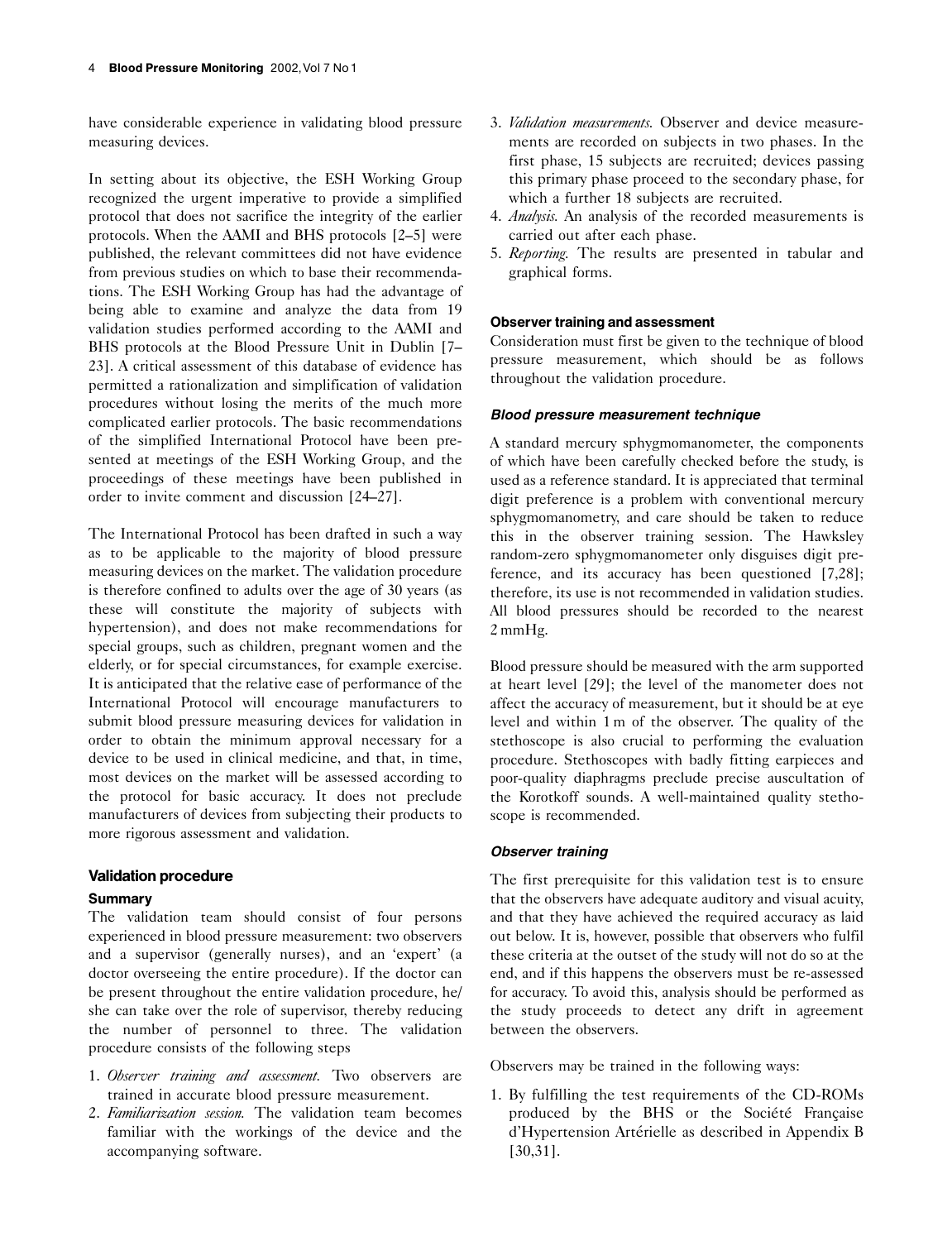- 2. By formal training and assessment is described in Appendix B [32, 33].
- 3. By using an audio-visual method for validation, such as the Sphygmocorder [34,35] as discussed in Appendix B.

## Familiarization session

As automated devices for blood pressure measurement may be complex, it is important that the personnel performing a validation study are fully conversant with the equipment. The observers, having satisfied the training criteria, should next be instructed in the use of the device to be validated and any accompanying computer software. For uncomplicated devices designed to provide a straightforward blood pressure measurement, the familiarization session should consist of performing a series of practice measurements on volunteers. A more formal session should, however, be applied to complex devices such as systems for measuring 24-h blood pressure. This session has two functions: first, it serves as a familiarization period for the personnel performing the validation study, and second, any technical peculiarities of the device being tested, which might influence the validation procedure, may be identified.

## Validation measurements

## General considerations

Device validation should be performed at room temperature without disturbing influences such as telephones and bleeps in the area.

Some automated devices have more than one method of measuring blood pressure. It may be claimed for a particular device, for example, that electrocardiogram gating may be used when more accurate measurement is required. In these circumstances, validation must be performed with and without electrocardiogram gating. Similarly, some Korotkoff sound-detecting devices provide an oscillometric back-up when sound detection fails. When both systems generate simultaneous readings, only one comparative validation is required, but when the oscillometric method is a back-up to the auscultatory method and provides a separate measurement, both systems of measurement must undergo individual validation.

# Arm circumference and bladder dimensions

The circumference of the arms should be measured to ensure that the bladder being used is adequate for the subject. Measurements made with the test device should use the appropriate bladder according to the manufacturers' instructions. Standard mercury manometer measurements must be taken with a bladder of sufficient length to encircle 80% of the arm circumference [29]. If a

test device recommends different cuff sizes, the appropriate cuff/bladder should be used, but no other part of the apparatus should be changed. It is important to ensure, when assessing auscultatory devices, that the same microphone(s) are used throughout the validation test.

## Devices for measuring blood pressure at the wrist

The International Protocol may be used to validate devices that measure blood pressure at the wrist. There is little literature regarding the accuracy of devices for wrist measurement, and most studies have shown these devices to be inaccurate [1]. Measurements of blood pressure at the wrist using oscillometric devices generally overestimate blood pressure compared with conventional sphygmomanometry on the upper arm, and the differences can be substantial [36–38].

It must, however, be emphasized that although a device designed for measuring blood pressure at the wrist may be accurate when tested according to the International Protocol, it may be inaccurate for the self-measurement of blood pressure if the instructions to have the wrist at heart level during measurement are not strictly followed. Devices for self-measurement that measure blood pressure at the finger are not recommended because vasoconstriction of the digital arteries can introduce substantial errors.

## Subject selection

In selecting 33 subjects (15 for the phase 1, and a further 18 for phase 2) with a wide range of blood pressure it is probable that there will be a representative range of arm circumference, and subjects should not be selected on the basis of their arm circumference. Subjects may be taking antihypertensive medication but must not present in atrial fibrillation or any sustained arrhythmia.

| Number                             | Phase 1 Fifteen subjects                  |
|------------------------------------|-------------------------------------------|
|                                    | Phase 2 Thirty-three subjects             |
| Sex                                | Phase 1 At least five male and five       |
|                                    | female                                    |
|                                    | Phase 2 At least 10 male and 10           |
|                                    | female                                    |
| Age range                          | All subjects should be at least 30        |
|                                    | years of age                              |
|                                    | Arm circumference  Distribution by chance |
| Blood pressure range As in Table 1 |                                           |

There are three ranges for systolic (SBP) and three for diastolic (DBP) blood pressure, with 11 subjects in each range to provide 99 pairs of measurements. To optimize recruitment, it is recommended that subjects for the highdiastolic and low-systolic groups should be recruited first. The emphasis should then be placed on filling the remaining high-systolic and low-diastolic groups. Finally, the remaining gaps in the middle groups should be filled. The blood pressure used in this categorization is the entry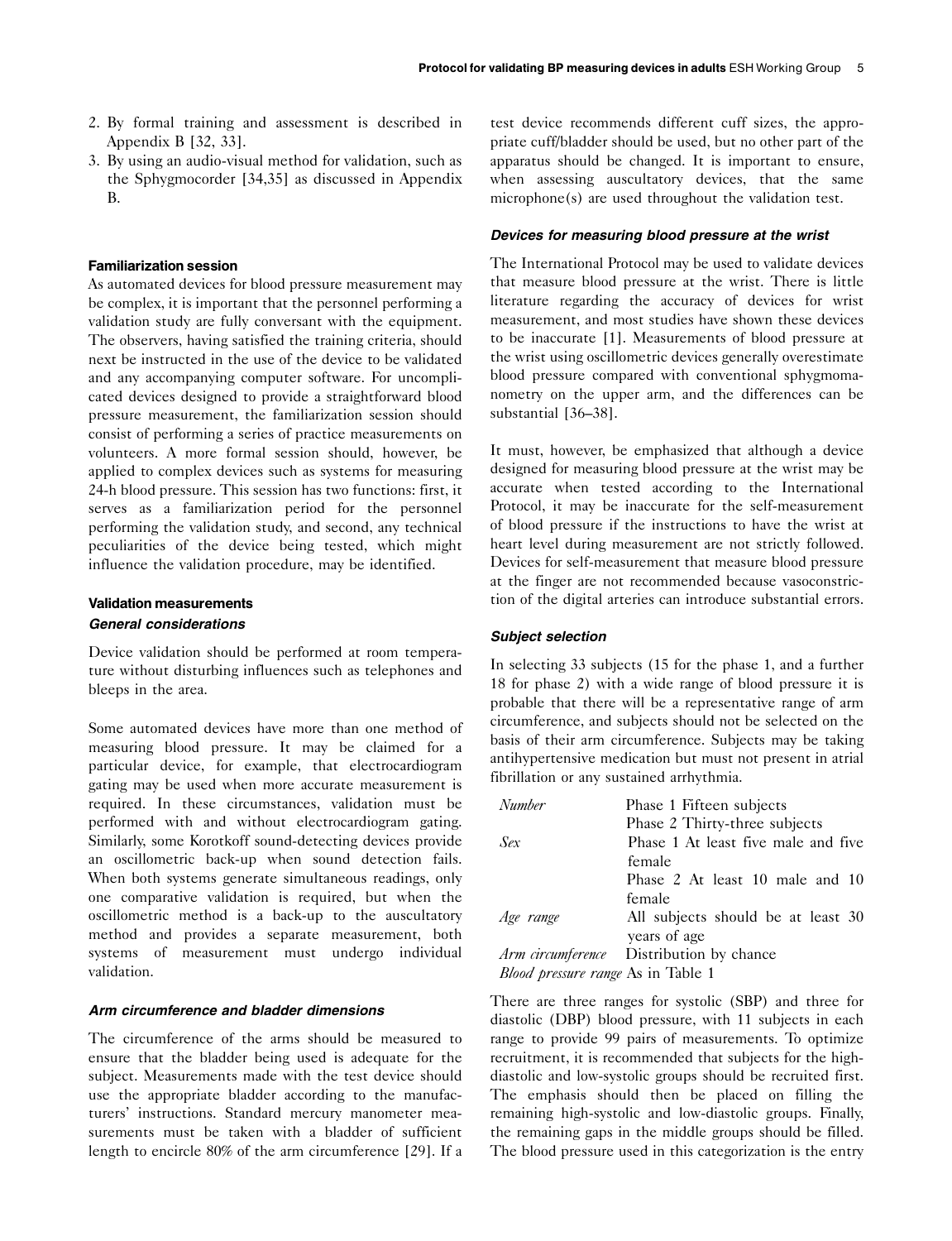Table 1 Blood pressure ranges for entry blood pressure (BPA)

|               | <b>SBP</b>            | <b>DBP</b>              |
|---------------|-----------------------|-------------------------|
| Low<br>Medium | $90 - 129$<br>130-160 | $40 - 79$<br>$80 - 100$ |
| High          | $161 - 180$           | $101 - 130$             |

For the primary phase, five of the 15 subjects should have a systolic blood pressure (SBP) in each of the ranges. Similarly, five of the 15 subjects should have a diastolic blood pressure (DBP) in each of the ranges. For the secondary phase,11 of the 33 subjects (including the first 15 subjects) should have SBP and DBP in each of the ranges. It is recommended that recruitment should commence by targeting subjects likely to have pressures in the low-systolic and high-diastolic ranges, then progressing to complete the high-systolic and low-diastolic ranges so that it will be easy to complete the recruitment with the remaining medium ranges.

blood pressure at the time of the validation procedure (BPA), rather than that at the time of recruitment for validation.

#### Observer measurement

Measurements can be either assessed live using two observers or recorded and later re-assessed using the Sphygmocorder [34,35]. Measurements made simultaneously by two observers must be checked by the validation supervisor. If the systolic and diastolic measurements are no more than 4 mmHg apart, the mean value of the two observer measurements for both systolic and diastolic blood pressures is used. Otherwise, the measurement must be taken again.

When the Sphygmocorder is used, two observers should assess the recording separately. If their opinion differs, they should re-assess the values together until agreement is reached. Further references to 'observer measurement' indicate either the mean of two observer measurements or the agreed measurement using the Sphygmocorder. At least 30 s should be allowed between each measurement to avoid venous congestion, but not more than 60 s or variability may be increased.

## Procedure

- 1. The subject is introduced to the observers, and the procedure is explained. Arm circumference, sex, date of birth and current date and time are noted. The subject is then asked to relax for 10–15 min (in order to minimize anxiety and any white-coat effect, which will increase variability).
- 2. Nine sequential same-arm measurements using the test instrument and a standard mercury sphygmomanometer are recorded as follows:
	- BPA Entry blood pressure, observers 1 and 2 each with the mercury standard. The mean values are used to categorize the subject into a low, medium or high range separately for SBP and DBP (Table 1).
- BPB Device detection blood pressure, observer 3. This blood pressure is measured to allow the test instrument to determine the blood pressure characteristics of the subject; more than one attempt may be needed with some devices; this measurement is not included in the analysis. If the device fails to record a measurement after three attempts, the subject is excused.
- BP1 Observers 1 and 2 with the mercury standard.
- BP2 Supervisor with the test instrument.
- BP3 Observers 1 and 2 with the mercury standard.
- BP4 Supervisor with the test instrument.
- BP5 Observers 1 and 2 with the mercury standard.
- BP6 Supervisor with the test instrument.

BP7 Observers 1 and 2 with the mercury standard.

3. Documentation must be provided for data omitted for legitimate technical reasons. Once a subject has been included, the data for that subject should not be excluded from the study if blood pressure values are obtainable; if blood pressure measurements using either the reference method or the test instrument are unavailable, data entry for that individual may be excluded, with an accompanying explanation. Additional individuals must then enter into the study to ensure a sample size of 33.

#### Analysis

For a detailed discussion on the statistical methods used in the protocol, see Appendix D. A software program has been designed specifically to analyze the data (Société Française d'Hypertension Artérielle, Paris).

#### Accuracy criteria

The BHS protocol introduced the concept of classifying the differences between test and control measurements according to whether these lay within 5, 10 or 15 mmHg, or were over 15 mmHg apart. The final grading was based on the number of differences falling into these categories. This protocol seeks to keep this concept but expand its flexibility.

Differences are always calculated by subtracting the observer measurement from the device measurement. When comparing and categorizing differences, their absolute values are used. A difference is categorized into one of four bands according to its rounded absolute value for SBP and DBP:

- 0–5 mmHg These represent measurements considered to be very accurate (no error of clinical relevance).
- 6–10 mmHg These represent measurements considered to be slightly inaccurate.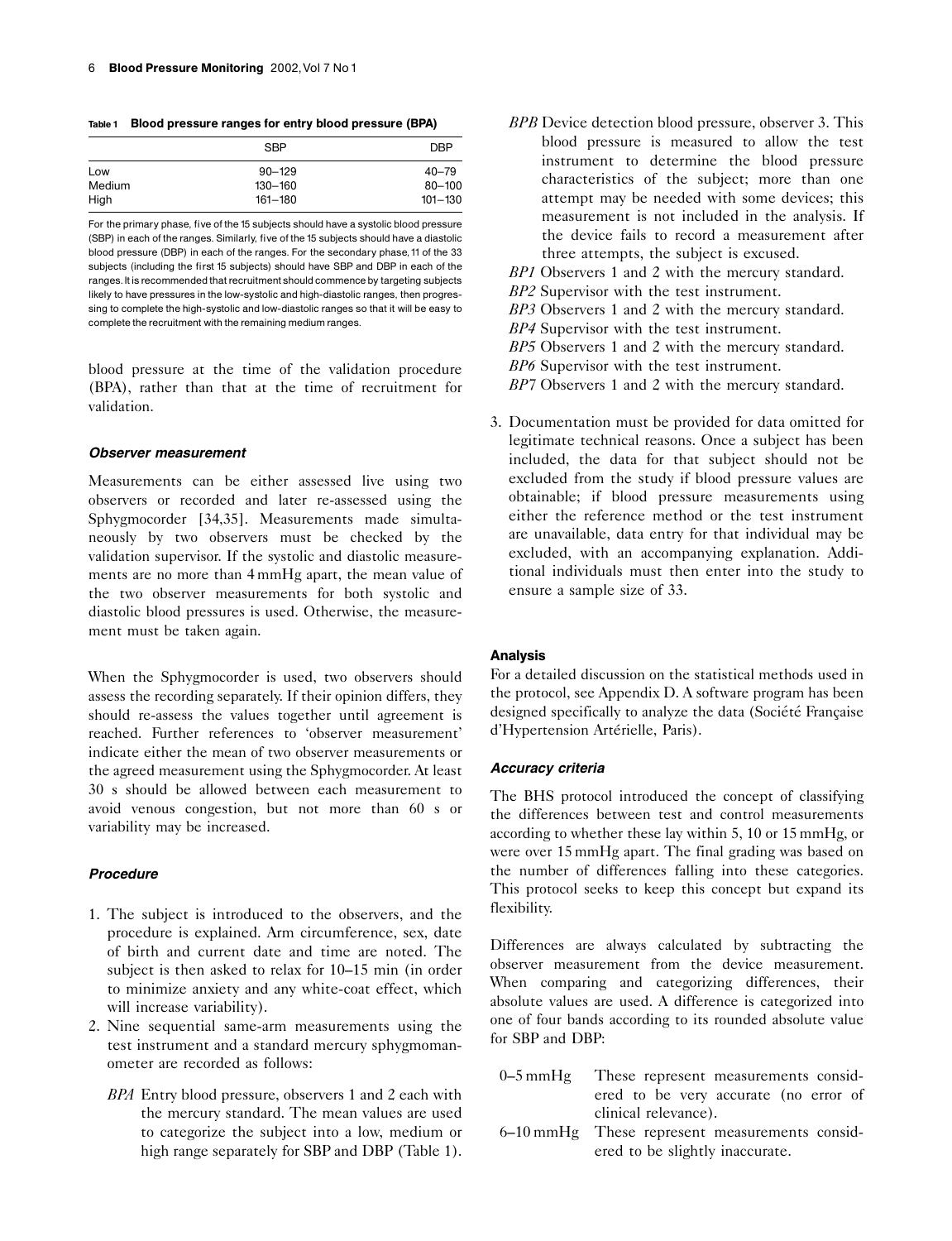- 11–15 mmHg These represent measurements considered to be moderately inaccurate.
- $>15$  mmHg These represent measurements considered to be very inaccurate.

The analysis is based on how values in these bands fall cumulatively into three zones:

- Within 5 mmHg This zone represents all values falling in the 0–5 mmHg band.
- Within 10 mmHg This zone represents all values falling in the 0–5 and 6–10 mmHg bands.
- Within 15 mmHg This zone represents all values falling in the 0–5, 6–10 and 11–15 mmHg bands.

#### Subject measurements

For assessment of accuracy, only measurements BP1 to BP7 are used. The mean of each pair of observer measurements is calculated; this is denoted as observer measurement BP1, BP3, BP5 or BP7. Each device measurement is flanked by two of these observer measurements, and one of these must be selected as the comparative measurement.

From these, further measurements are derived as follows.

- 1. The differences BP2 BP1, BP2 BP3, BP4 BP3, BP4 – BP5, BP6 – BP5 and BP6 – BP7 are calculated.
- 2. The absolute values of the differences are calculated (i.e. the signs are ignored).
- 3. These are paired according to the device reading.
- 4. If the values in a pair are unequal, the observer measurement corresponding to the smaller difference is used.
- 5. If the values in a pair are equal, the first of the two observer measurements is used.

When this has been completed, there are three device readings for SBP and three for DBP for each subject. Each of these six readings has a single corresponding observer measurement, a difference between the two and a band for that difference as described above.

Experience with existing protocols has demonstrated that the overall outcome of a device can be apparent from a very early stage. This is particularly so with poor devices and is in accordance with statistical expectancy – the larger the error, the smaller the sample size required to prove it. To persist with the validation of a device that is clearly going to fail is an unnecessary waste of time and money, and an inconvenience to participating subjects. A mechanism for eliminating poor devices at an appropriate stage is therefore introduced by dividing the validation process into two phases. In the primary phase, three pairs of measurements are performed on 15 subjects in the pressure ranges given in Table 1, any device failing this

#### Table 2a Requirements to pass phase 1

| Measurements    | Within 5 mmHa | Within 10 mmHa | Within 15 mm Hq |
|-----------------|---------------|----------------|-----------------|
| At least one of | 25            | 35             | 40              |

After completing the assessment on 15 subjects, the data (45 comparisons) should be analyzed to determine the number of comparisons falling within the 5 10 and 15 mmHg error bands. At least 25 comparisons must lie within 5 mmHg, at least 35 within 10 mmHg or at least 40 within 15 mmHg. If none of these counts are reached the device is deemed to have failed.

#### Table 2b Requirements to pass phase 2.1

| Measurements | Within 5 mmHq | Within 10 mmHq | Within 15 mmHq |
|--------------|---------------|----------------|----------------|
| Two of       | 65            | 80             | 95             |
| All of       | 60            | 75             | 90             |

After completing all 33 subjects, the data (99 comparisons) should be analyzed to determine the number of comparisons falling within the 5, 10 and 15 mmHg error bands. For the device to pass, there must be a minimum of 60, 75 and 90 comparisons falling within 5 10 and 15 mmHg, respectively. Furthermore, there must be a minimum of either 65 comparisons within 5 mmHg and 80 comparisons within 10 mmHg, or 65 comparisons within 5 mmHg and 95 comparisons within 15 mmHg, or 80 comparisons within 10 mmHg and 95 comparisons within 15 mmHg.

#### Table 2c Requirements to pass phase 2.2

| Subjects | 2/3 within 5 mmHq | 0/3 within 5 mmHq |
|----------|-------------------|-------------------|
| At least | 22                |                   |
| At most  |                   |                   |

The data should now be analyzed per subject to determine the number of comparisons per subject falling within 5 mmHg. At least 22 of the 33 subjects must have at least two of their three comparisonslying within 5 mmHg. (These include those who have all three comparisons within 5 mmHg.) At most, three of the 33 subjects can have all three of their comparisons over 5 mmHg apart.

phase (Table 2a) being eliminated from further testing. Devices passing this proceed to a secondary phase in which a further 18 subjects (giving a total of 33) are recruited (Table 2b).

#### Assessment of phase 1

Once there are five subjects in each of the six blood pressure ranges (Table 1), recruitment should be stopped and an assessment performed. Data from only the first five subjects in each range are used. (In filling these ranges, some ranges may be over-subscribed because of subjects having different SBP and DBP ranges.) This will yield 45 sets of measurements for both SBP and DBP.

- 1. The number of differences in each zone is calculated as described above.
- 2. A continue/fail grade is determined according to Table 2a (see also Table 3 for an example).
- 3. If the device fails, the validation is complete; if the device passes, it proceeds to phase 2.

#### Assessment of phase 2

This phase determines how accurate the device will be for individual measurements (Phase 2.1) and for individual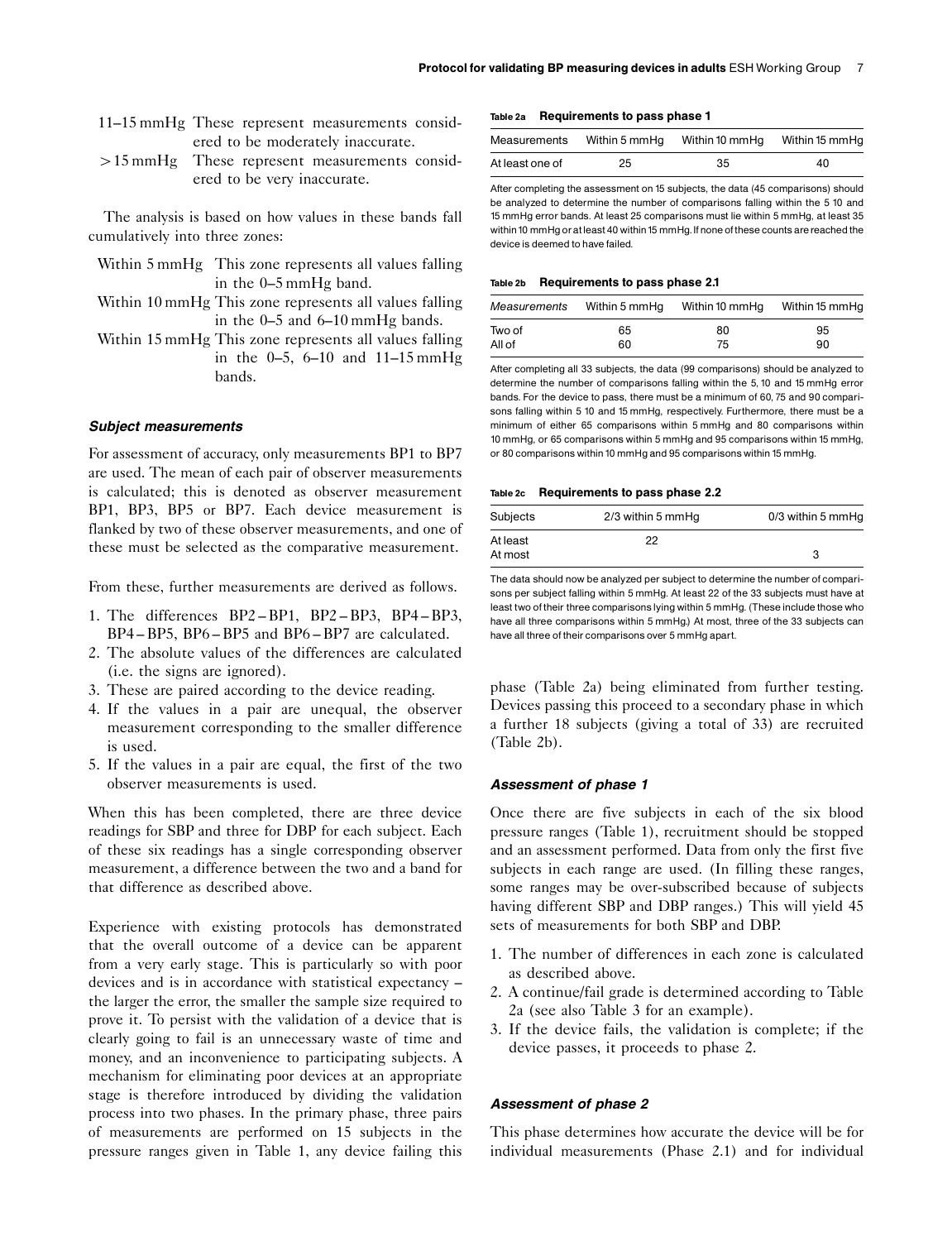| Phase 1   |            | within 5 mmHq     | within 10 mmHq    | within 15 mmHq | Recommendation |                 |                    |
|-----------|------------|-------------------|-------------------|----------------|----------------|-----------------|--------------------|
| Required  | One of     | 25                | 35                | 40             |                |                 |                    |
| Achieved  | <b>SBP</b> | 22                | 35                | 43             | Continue       |                 |                    |
|           | <b>DBP</b> | 35                | 42                | 44             | Continue       |                 |                    |
| Phase 2.1 |            | within 5 mmHq     | within 10 mmHq    | within 15 mmHq | Recommendation | Mean difference | Standard deviation |
| Required  | Two of     | 65                | 80                | 95             |                |                 |                    |
|           | All of     | 60                | 75                | 90             |                |                 |                    |
| Achieved  | <b>SBP</b> | 52                | 79                | 90             | Fail           | 3.4 mmHq        | 8.4 mmHq           |
|           | <b>DBP</b> | 77                | 90                | 94             | Pass           | $-0.6$ mmHa     | 6.9 mmHq           |
| Phase 2.2 |            | 2/3 within 5 mmHq | 0/3 within 5 mmHq |                | Recommendation |                 |                    |
| Required  |            | $\geqslant$ 22    | $\leqslant$ 3     |                |                |                 |                    |
| Achieved  | <b>SBP</b> | 17                | 4                 |                | Fail           |                 |                    |
|           | <b>DBP</b> | 28                | 2                 |                | Pass           |                 |                    |

#### Table 3 Example of device validation table in report

The device passes for diastolic blood pressure (DBP, but fails for systolic blood pressure (SBP), thereby failing overall.

subjects (Phase 2.2) by determining the number of differences within 5, 10, and 15 mmHg, and then determining the accuracy.

After all ranges have been filled, there will be 99 sets of measurements for both SBP and DBP.

- 1. The number of differences in each zone as described above is calculated.
- 2. A pass/fail grade for phase 2.1 is determined according to Table 2b (see Table 3 for example).
- 3. For each of the 33 subjects, the number of measurements falling within 5 mmHg is determined.
- 4. A pass/fail recommendation for phase 2.2 is determined according to Table 2c (see Table 3 for example).
- 5. If the device passes both phase 2.1 and phase 2.2, it passes the validation and can be recommended for clinical use. If it does not, it fails and is not recommended for clinical use.

# Reporting Statistical report

The report should be prefaced with subject data in order to describe the key characteristics of the subjects in the study. An example of a device validation is shown in Table 3.

- 1. Sex distribution. The number of males and females.
- 2. Age distribution. The mean, standard deviation and range of the subjects' ages.
- 3. Arm circumference distribution. The mean, standard deviation and range of the subjects' arm circumferences and, when different cuff sizes are used, the number of subjects on which each size was used.
- 4. *Blood pressure*. The mean, standard deviation and range of the subjects' entry SBP and DBP (BPA).

The report should then give the results of the validation.

## Phase 1

The number of differences falling in the Within 5 mmHg, Within 10 mmHg and Within 15 mmHg zones (Table 2a), together with the requirements, should be reported in text and tabular form as in Table 3. The basis on which the decision to continue or stop at this stage should be stated.

#### Phase 2

The number of differences falling in the Within 5 mmHg, Within 10 mmHg and Within 15 mmHg zones (Table 2b), together with the requirements, should be reported in text and tabular form as in Table 3. The number of subjects with all three differences, at least two differences and no differences falling within 5 mmHg (Table 2c) should be reported in text and tabular form as in Table 3. The mean and standard deviation of the observer and device measurements and the differences should be stated. The basis on which the decision to pass or fail the device should be stated.

## Graphical representation

Difference-against-mean plots should be presented for the data at the phase at which the study ceased. Phase 1 data should be plotted for devices failing at that stage, and phase 2 data for those passing. The x-axis of these plots represents blood pressures in the systolic range 80– 190 mmHg and the diastolic range 30–140 mmHg, and the y-axis values from  $-30$  to  $+30$  mmHg. Horizontal reference lines are drawn at  $5$  mmHg intervals from  $+15$  to –15 mmHg. The mean of each device pressure and its corresponding observer pressure is plotted against their difference using a point. Differences greater than 30 mmHg are plotted at 30 mmHg. Differences less than –30 mmHg are plotted at –30 mmHg. The same scales should be used for both SBP and DBP plots. An example is shown in Fig. 1 [39].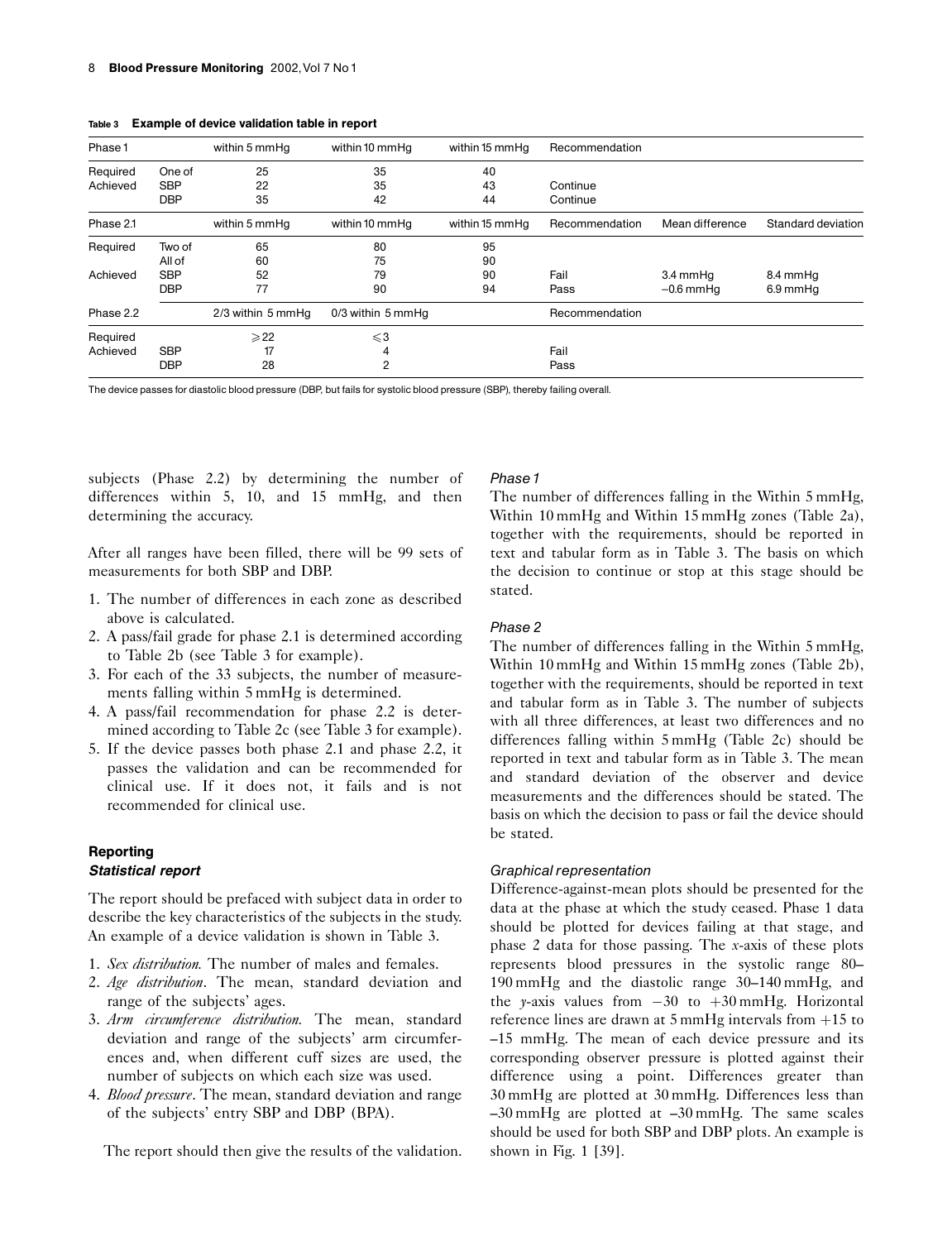## Problems

Any problems encountered during the validation procedure, the date of their occurrence, the date of any repairs to the device and the effect of these on the validation procedure should be recorded.

## Operational report

The following information should be provided with blood pressure measuring devices, and the final report should acknowledge that such information is available, and although this need not be presented in detail, any deficiencies should be listed in the report.

## Basic information

The information provided in operational manuals is often deficient. Without appropriate specifications and opera-





Devices passing and failing phase 2.1 The  $x$ -axis represents the mean of the device and observer measurements. Both systolic blood pressure (upper plot) and diastolic blood pressure (lower plot) ranges should be plotted on the same scale. Recruitment limits are indicated by the vertical lines. The  $y$ -axis represents the difference between the device and observer measurements. The 5 mmHg bands from  $+15$  to  $-15$  mmHg are indicated by the horizontal hatched lines. The 99 comparisons are presented in a difference-againstmean scatterplot. In this example, the systolic blood pressure plot depicts a poor device whereas the diastolic blood pressure plot depicts an accurate one.

tional instructions, it is difficult to obtain optimal performance.

## List of components

All major components of the system should be listed. The dimensions of the bladders supplied and those of the range of bladders available should be indicated.

# Method(s) of blood pressure measurement

The basic method of pressure detection (e.g. auscultatory or oscillometric) should be stated, and if more than one method is used, the indications for changing methods and the means of denoting this on the recording should be stated. With Korotkoff sound-detecting devices, whether phase IV or phase V is being used for the diastolic endpoint must be disclosed. If data are derived from recorded measurements, such as mean pressure, the method of calculation must be stated.

#### Factors affecting accuracy

Many factors, such as arm movement, exercise, arm position, cuff or cloth friction may affect the accuracy of automated recordings. All such factors should be listed by the manufacturer.

#### Operator training requirements

Some automated systems require considerable expertise on the part of the operator if accurate measurements are to be obtained, whereas other systems require relatively little instruction. These requirements should be stated.

#### Computer analysis

Some automated systems are compatible with personal computer systems. The exact requirements for linking with computer systems and their approximate cost should be stated. If the automated system is dependent on its own computer for plotting and analysis, this should be made clear, and the cost of the computer facility, if it is an optional extra, should be stated.

Clear instructions should be provided for setting recording conditions (e.g. frequency of recordings during defined periods and the on/off condition of the digital display); retrieving recordings and saving data to disk; retrieving data from disk; displaying numerical data and graphics; exporting data to statistical, graphic and spreadsheet software programs; and printing the results (partial or complete). If data cannot be exported, information on how they are stored should be available to facilitate the external analysis of several monitoring events. The manufacturer should list compatible computers (PC or other) and printers together with memory requirements, operating systems, compatible graphic adaptors and additional software or hardware requirements (including interfaces and cables if these are not supplied).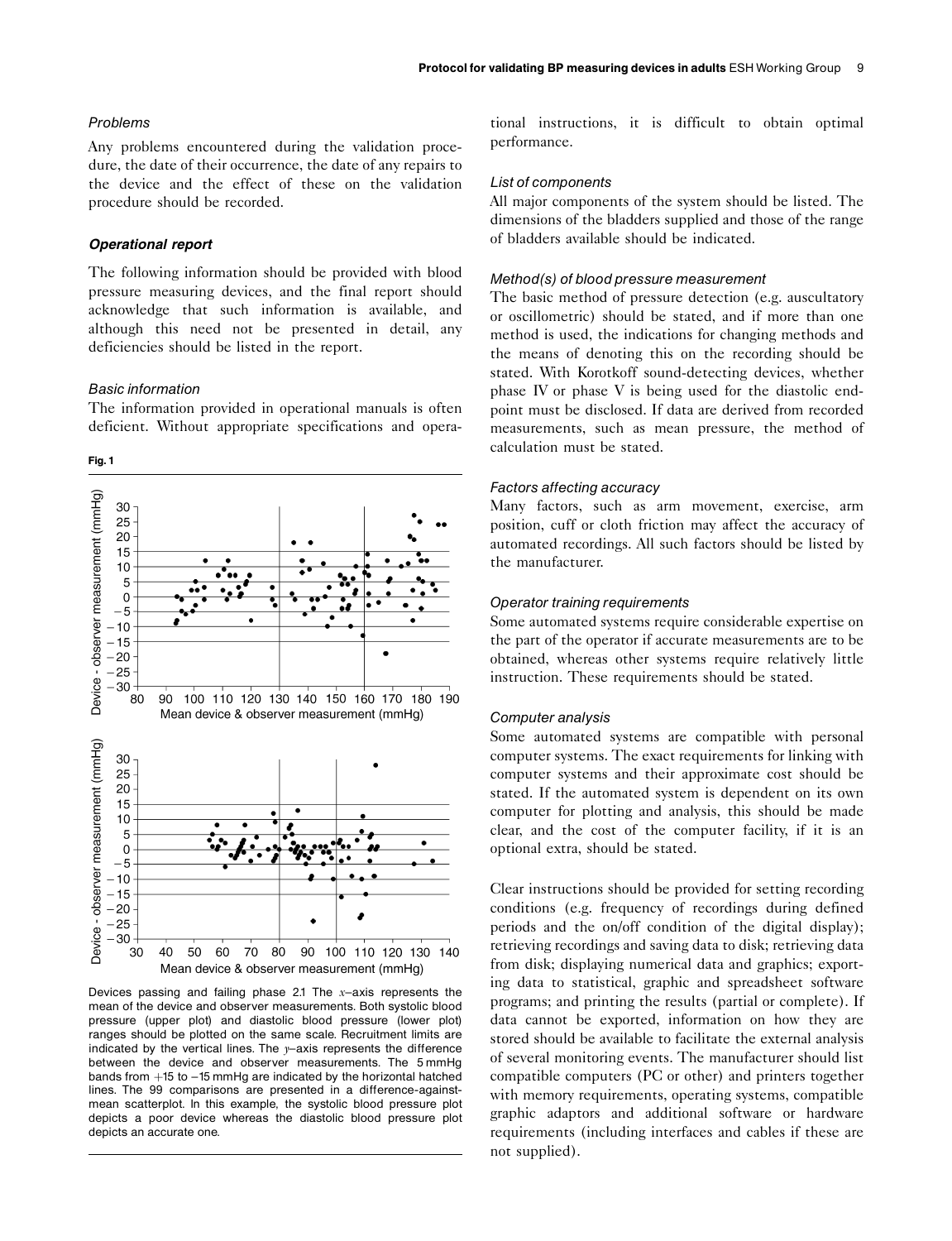## **Acknowledgements**

The report should state whether the equipment was purchased for the evaluation or donated or loaned by the manufacturer. The data analysis should ideally be carried out by the laboratory doing the evaluation. If it has been done by the manufacturers, this should be stated. Any consultancies or conflict of interest should be acknowledged by the investigator.

## **References**

- 1 O'Brien E, Waeber B, Parati G, Staessen G, Myers MG, on behalf of the European Society of Hypertension Working Group on Blood Pressure Monitoring. Blood pressure measuring devices: validated instruments. BMJ 2001: 322:531-536.
- 2 Association for the Advancement of Medical Instrumentation. The national standard of electronic or automated sphygmomanometers. Arlington, VA: AAMI; 1987.
- 3 O'Brien E, Petrie J, Littler W, de Swiet M, Padfield PL, O'Malley K, et al. The British Hypertension Society protocol for the evaluation of automated and semi-automated blood pressure measuring devices with special reference to ambulatory systems. J Hypertens 1990; 8:607^619.
- 4 O'Brien E, Petrie J, Littler WA, de Swiet M, Padfield PL, Altman D, et al. The British Hypertension Society protocol for the evaluation of blood pressure measuring devices. J Hypertens 1993: 11: (suppl 2): S<sub>43</sub>-S63.
- 5 Association for the Advancement of Medical Instrumentation. American national standard. Electronic or automated sphygmomanometers. Arlington, VA: AAMI; 1993.
- 6 O'Brien E, Atkins N. A comparison of the BHS and AAMI protocols for validating blood pressure measuring devices: can the two be reconciled? J Hypertens 1994; 12:1089-1094.
- 7 O'Brien E, Mee F, Atkins N, O'Malley K. Inaccuracy of the Hawksley random-zero sphygmomanometer. Lancet 1990; 336:1465-1468.
- 8 O'Brien E, Mee F, Atkins N, O'Malley K. Inaccuracy of seven popular sphygmomanometers for home-measurement of blood pressure. J Hypertens 1990; 8:621-634.
- 9 O'Brien E, More O'Ferrall J, Galvin J, Costello R, Lydon S, Sheridan J, et al. An evaluation of the Accutracker II non-invasive ambulatory blood pressure recorder according to the AAMI standard. J Ambul Monit 1991;  $4:27-33.$
- 10 O'Brien E, Atkins N, Mee F, O'Malley K. Evaluation of the SpaceLabs 90202 according to the AAMI standard and BHS criteria. J Hum Hypertens 1991: 5:223-226.
- 11 O'Brien E, Mee F, Atkins N, O'Malley K. Accuracy of the Del Mar Avionics Pressurometer IV determined by the British Hypertension Society Protocol. J Hypertens 1991; 9:(suppl 5):S1S-7.
- 12 O'Brien E, Mee F, Atkins N, O'Malley K. Accuracy of the Novacor DIASYS 200 determined by the British Hypertension Society Protocol. J Hypertens 1991; 9: (suppl 5):S9S-15.
- 13 O'Brien E, Mee F, Atkins N, O'Malley K. Accuracy of the Takeda TM-2420/ TM-2020 determined by the British Hypertension Society Protocol. J Hypertens 1991; 9: (suppl 5):S17S-23.
- 14 O'Brien F, Mee F, Atkins N, O'Malley K, Accuracy of the SpaceLabs 90207 determined by to the British Hypertension Society Protocol. J Hypertens 1991; 9: (suppl 5):S25S-31.
- 15 O'Brien E, Mee F, Atkins N, O'Malley K. Accuracy of the SpaceLabs 90207, Novacor DIASYS 200, Del Mar Avionics Presurometer IV and Takeda TM-2420 ambulatory systems according to the AAMI and BHS criteria. J Hypertens 1991; 9: (suppl 6):S332S-333.
- 16 O'Brien E, Mee F, Atkins N, Halligan A, O'Malley K. Accuracy of the SpaceLabs 90207 ambulatory blood pressure measuring system in normotensive pregnant women determined by the British Hypertension Society Protocol. J Hypertens 1993; 11: (suppl 5):869-873.
- 17 O'Brien E, Mee F, Atkins N, O'Malley K. Short report: Accuracy of the Dinamap portable monitor, Model 8100, determined by the British Hypertension Society protocol. J Hypertens 1993; 11:761-763.
- 18 O'Brien E, Mee F, Atkins N, O'Malley K. Accuracy of the CH-Druck/ Pressure ERKA ambulatory blood pressure measuring system

determined by the British Hypertension Society protocol. J Hypertens 1993: 11: (suppl 2): 1-7.

- 19 O'Brien E, Mee F, Atkins N, O'Malley K. Accuracy of the Pro¢lomat ambulatory blood pressure measuring system determined by the British Hypertension Society protocol. J Hypertens 1993; 11: (suppl 2):S9S-15.
- 20 Mee F, O'Brien E, Atkins N, O'Malley K. Comparative accuracy of the CH-Druck, Pro¢lomat, SpaceLabs 90207, DIASYS 200, Pressurometer IV and Takeda TM-2420 ambulatory blood pressure measuring (ABPM) devices determined by the British Hypertension Society (BHS) protocol. J Hum Hypertens 1993; 7:98.
- 21 O'Brien E, Mee F, Atkins N, Thomas M. Evaluation of three devices for self-measurement of blood pressure: according to the revised British Hypertension Society Protocol: the Omron HEM-705CP, Phillips HP5332, and Nissei DS-175. Blood Press Monit 1996; 1:55-61.
- 22 Mee F, Atkins N, O'Brien E. Evaluation of the Profilomat  $II^{\textcircled{k}}$  ambulatory blood pressure system according to the protocols of the British Hypertension Society and the Association for the Advancement of Medical Instrumentation. Blood Press Monit 1999; 3:353-361.
- 23. O'Brien E, Mee F, Atkins N. Evaluation of the Schiller BR-102 ambulatory blood pressure system according to the protocols of the British Hypertension Society and the Association for the Advancement of Medical Instrumentation. Blood Press Monit 1999; 4:35^43.
- 24 O'Brien E. Criteria for validation of devices. Blood Press Monit 1999;  $4.279 - 293$
- 25 Asmar R, Zanchetti A. On behalf of the Organizing Committee and participants. Guidelines for the use of self-blood pressure monitoring: a summary report of the first international consensus conference. J Hypertens 2000: **18**:493-508.
- 26 O'Brien E. Proposals for simplyfing the validation protocols of the British Hypertension Society and the Association for the Advancement of Medical Instrumentation. Blood Press Monit 2000: 5:43-45.
- 27 O'Brien E, De Gaudemaris R, Bobrie E, Agabiti Rosei E, Vaisse B. Proceedings from a conference on self blood pressure measurement: devices and validation. Blood Press Monit 2000; 5:93-100.
- 28 Conroy R, O'Brien E, O'Malley K, Atkins N. Measurement error in the Hawksley random zero sphygmomanometer: What damage has been done and what can we learn? BMJ 1993; 306:1319-1322.
- 29 O'Brien E, Petrie J, Littler WA, de Swiet M, Padfield PD, Dillon MJ, et al. Blood pressure measurement: recommendations of the British Hypertension Society. 2nd edn. London: BMJ Publishing Group; 1997.
- 30 Blood Pressure Measurement. CD-ROM. London: British Hypertension Society/BMJ Books; 1998.
- 31 Société Francaise d'Hypertension Artérielle. La prise de la pression artérielle au cabinet médical. Société Francaise d'Hypertension Artérielle: 1998.
- 32 O'Brien E, Mee F, Atkins N, O'Malley K, Tan S. Training and assessment of observers for blood pressure measurement in hypertension research. J Hum Hypertens 1991; 5: 7-10.
- 33 Mee F, Atkins N, O'Brien E. Problems associated with observer training in blood pressure measurement. J Hum Hypertens 1994; 8:293.
- 34 O'Brien E, Atkins N, Mee F, Coyle D, Syed S. A new audio-visual technique for recording blood pressure in research: the Sphygmocorder. J Hypertens 1995; **13**: 1734-1737.
- 35 Atkins N, O'Brien E, Wesseling KH, Guelen I. Increasing observer objectivity with audio-visual technology: : the Sphygmocorder. Blood Press Monit 1997; 2: 269-272.
- 36 Forsberg SA, de Guzman M, Berlind S. Validity of blood pressure measurement with cuff in the arm and forearm. Acta Med Scand 1979; 188: 389-396
- 37 Blackburn H, Kihlberg J, Brozek J. Arm versus forearm blood pressure in obesity. Am Heart J 1965; 69: 423-427.
- 38 Rytand DA, Boyer SH. Auscultatory determination of arterial pressure at wrist and ankle. Am J Med 1954; 17:112-115.
- 39 Bland JM, Altman DG. Statistical methods for assessing agreement between two methods of clinical measurement. Lancet 1986: i:307-310.
- 40 European Commission for Standardisation. European Standard EN 1060-1 (British Standard BSSEN 1060-1:1996). Specification for Non-invasive sphygmomanometers. Part I. General requirements. European Commission for Standardisation; 1995.
- 41 European Commission for Standardisation. European Standard EN 1060-2 (British Standard BSSEN 1060-2:1996). Specification for Non-invasive sphygmomanometers. Part 2. Supplementary requirements for mechanical sphygmomanometers. European Commission for Standardisation; 1995.
- 42 European Commission for Standardisation. European Standard EN 1060-3 (British Standard BS EN 1060-3: 1997). Non-invasive sphygmomanometers. Part 3. Supplementary requirements for electro-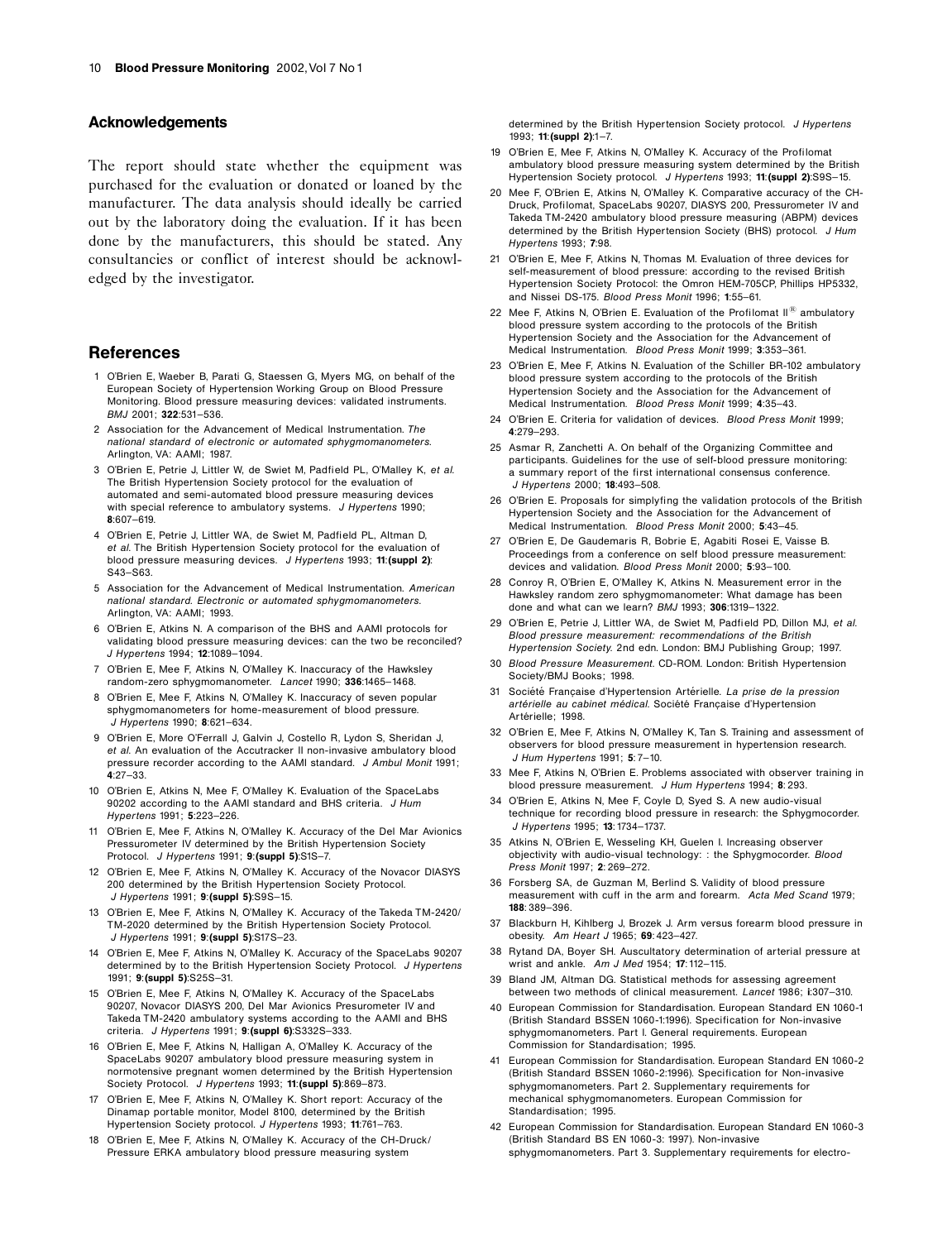mechanical blood pressure measuring systems. European Committee for Standardization; 1997.

- 43 O'Brien E. Modification of blood-pressure measuring devices and the protocol of the British Hypertension Society. Blood Press Monit 1999;  $4:53 - 54.$
- 44 European Commission for Standardisation. European Standard EN 540. Clinical investigation of medical devices for human subjects. European Commission for Standardisation; 1993.
- 45 West NW, Sheridan JJ, Littler WA. Direct measurement of blood pressure. In: O'Brien E, O'Malley K, editors: Handbook of hypertension. Vol. 14. Blood pressure measurement. Amsterdam: Elsevier; 1991. pp. 315^333.
- 46 Parati G, Casadei R, Gropelli A, Di Rienzo M, Mancia G. Comparison of ¢nger and intra-arterial blood pressure monitoring at rest and during laboratory testing. Hypertension 1989; 13:647-655.
- 47 O'Brien E, Atkins N, Mee F, O'Malley K. Comparative accuracy of six ambulatory devices according to blood pressure levels. J Hypertens  $1993 \cdot 11.673 - 675$

# Appendix A. Comparison with previous protocols

Our approach to simplifying previous validation procedures has concentrated on the following areas:

## Elimination of pre-validation phases

The main validation procedure of the existing BHS protocol has five phases: (i) before-use device calibration; (ii) the in-use (field) phase; (iii) after-use device calibration; (iv) static device validation; and (v) report of the evaluation (4). Phases (i)–(iii) were originally introduced to identify intra-device variability, but if a device has fulfilled the general requirements of the European Union directives [40–42] or the AAMI standard [5], it is not necessary to subject these devices to phases (i), (ii) or (iii) of the BHS protocol. These pre-validation phases are thus not included in the present protocol, thereby resulting in considerable reduction in time and labor.

#### Improving observer recruitment and training

The most fallible component of blood pressure measurement is the human observer, and consideration must be given to the role of the education and certification of observers. CD-ROMs are available to facilitate the training and assessment of observers [30,31].

The Sphygmocorder, a device that provides an audio recording of Korotkoff sounds with a video recording of a mercury column, has been designed to provide objective evidence of validation blood pressures [34,35]. The Sphygmocorder removes the expensive need to employ two observers and a supervisor throughout the validation procedure and has greatly facilitated device validation.

## Use of simultaneous or sequential comparisons

The basis of device evaluation is the comparison between blood pressure measured by the device being tested and measurements made by trained observers using a mercury sphygmomanometer and stethoscope to auscultate the Korotkoff sounds. With most automated devices, a number

of factors may make it difficult or impossible to perform simultaneous comparison on the same arm.

Devices, for example, that deflate at a rate of more than 5 mmHg per second do not permit accurate measurement by an auscultating observer, leading to inaccurate comparison between the test and reference devices [4]. At fast deflation rates, an auscultating observer will tend to underestimate SBP and overestimate DBP by recording the first definite pressure phase at which Korotkoff sounds are audible as the systolic value and the last definite phase of audible sounds as the diastolic. The device may have a facility for slowing the rate of deflation so that the simultaneous comparison can be performed, but this is not permissible as any modification of the usual operational mode may alter its accuracy.

Other factors that may preclude simultaneous same-arm testing are confusion of noise from the device with Korotkoff sounds, failure of the inflating mechanism to reach the required pressure, sudden deflation before DBP can be confirmed and uneven deflation, making accurate auscultation impossible. The most important objection to simultaneous comparisons is that true simultaneous measurement cannot be achieved with oscillometric devices, which now constitute virtually all automated devices available for blood pressure measurement.

Simultaneous opposite-arm comparisons are not permitted because the blood pressure difference between the arms is a variable rather than a constant factor, and the measurements are not truly simultaneous. To overcome the problems associated with simultaneous measurements in either the same or opposite arms, sequential testing is advocated in this protocol.

## Minimizing observer error during validation

The role of the supervisor has been modified from that in the BHS protocol [4] so that he or she observes the result of each paired measurement made by observers 1 and 2, and if either the SBP or DBP values are more than 4 mmHg apart, the supervisor will simply state that the measurement must be taken again, without giving a reason, so that neither observer will be biased when re-taking the blood pressure. In this way, errors will be minimized. Experience has shown, for example, that errors of 10 mmHg can be made by observers simply misreading the mercury column. Another change in the protocol has been to use the mean of the two observers' results rather than analyzing the results for each observer separately, these mean values being referred to simply as 'observer measurements'.

#### Reduction in the number of subjects recruited

Reducing the number of subjects required for validation would greatly simplify the procedure, and there are now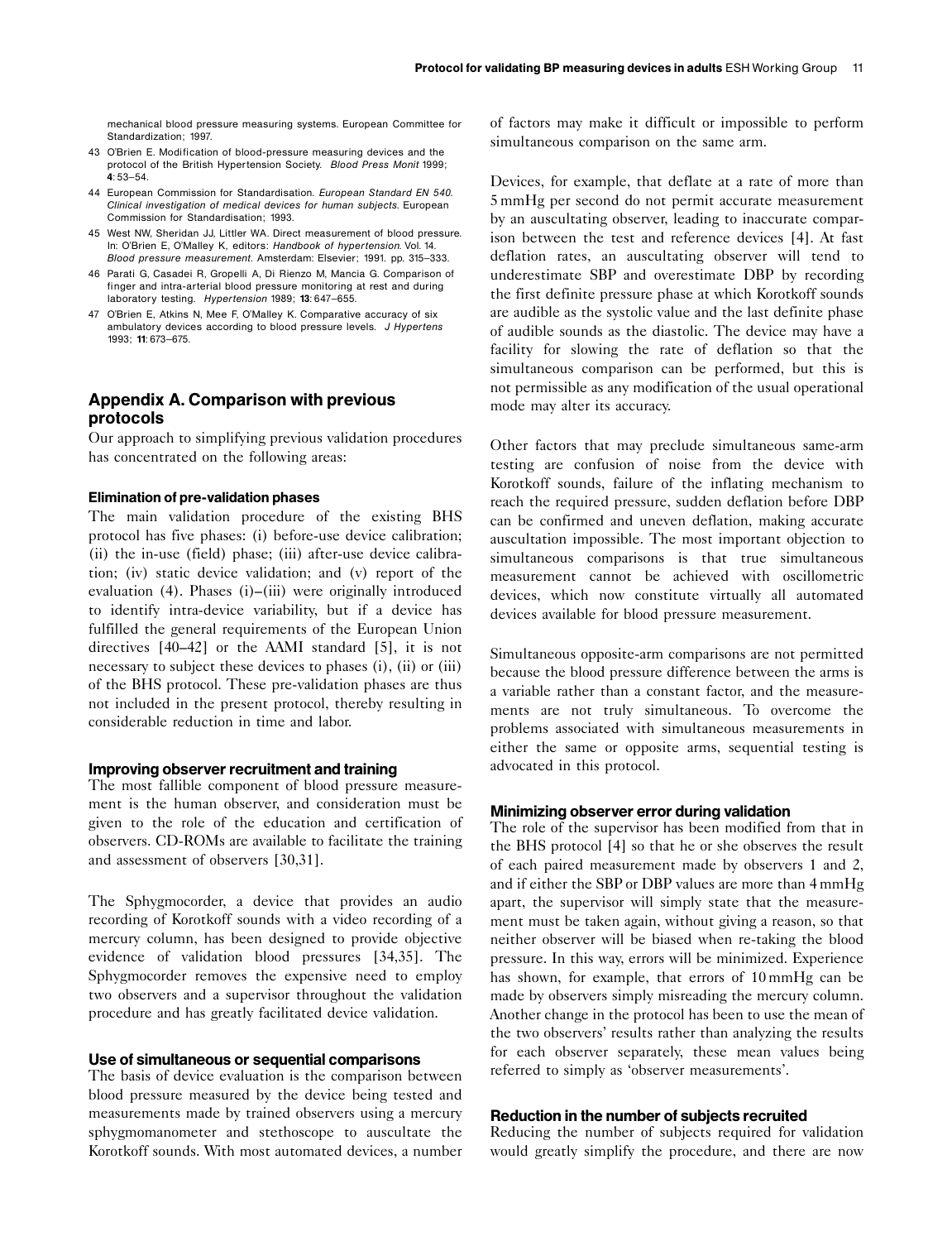sufficient data from the many validation studies performed to review the number of subjects required [7–23].

The first AAMI protocol required a sample of 85 subjects, the paired measurements being averaged to give a total of 85 paired comparisons [2]. The BHS protocols [3,4] and the revised AAMI protocol [5] did not average the values, leaving 255 sets of measurements for analysis. In the current protocol, reducing the number of paired measurements to 99 (which allows for easy conversion to equivalent percentage values) brings the sample size back to the original AAMI recommendation but reduces the number of subjects to 33. Reducing the number of subjects results, of course, in some loss in measurement independence, but an analysis of 19 validation studies has shown that reducing the number of subjects recruited from 85 to 33 is possible without affecting the accuracy of the validation (Appendix D) [7–23].

The subjects should be at least 30 years of age in order to ensure those recruited are representative of the age range in which most hypertensive patients lie.

## Relaxing the range of blood pressures

Experience has shown that recruiting subjects at the extremes of high and low pressure is impractical. Furthermore, as blood pressure variability is greater at these extremes, sequential comparisons may become unreliable. The relaxation of these requirements to those shown in Table 1 above, with an equal number of subjects being recruited to each range, facilitates the validation procedure without unduly affecting the results.

## Eliminating 'hopeless'devices

Our data support dividing the validation process into two phases. In the primary phase, three pairs of measurements are performed in 15 subjects in the stipulated pressure ranges, any device failing this phase being eliminated from further testing. Devices passing this phase then proceed to a secondary phase, a further 18 subjects (to provide a total of 33) being recruited, in whom comparisons must fulfil the criteria shown in Table 2. These alterations do not substantially alter the results of the validation studies examined, but by eliminating 'hopeless' devices at an early stage, the validation process is simplified and unnecessary testing avoided [7–23].

## Expression of validation results

In this protocol, the BHS grading system and AAMI assessment according to the mean and standard deviation of the differences have been abandoned in favour of a straightforward pass/fail system. Moreover, a degree of tolerance in deciding the pass/fail category has been incorporated into the protocol. Ideally 65, 80 and 95 of the 99 measurements should lie within 5, 10 and 15 mmHg respectively, but because a device might only marginally fail, a tolerance factor whereby one of the above targets is not achieved for five measurements is allowed.

## Algorithm integrity and design modification

The first BHS protocol emphasized the importance of manufacturers indicating by a change in model number any modifications made to blood pressure measuring devices [3]. The revised BHS protocol, published in 1993, went further by stipulating not only that manufacturers must indicate clearly all modifications to the technological and software components of automated devices by changing the device number, but also that modified devices must be subjected to renewed validation [4]. These stipulations were influenced by consequences that had resulted from changes made by manufacturers to the algorithms of devices for measuring ambulatory blood pressure [43]. Manufacturers have, however, from time to time expressed the view that the BHS stipulations were unreasonable, in that they obliged the manufacturer to go to the unnecessary expense of re-evaluating a device that had undergone some design modifications without any alteration of the algorithm. Moreover, the stipulation might inhibit beneficial modifications to device design, which need not involve adjusting an algorithm previously shown to have fulfilled the accuracy criteria of the protocol. This stipulation remains in principle in the present protocol but can be waived if a manufacturer of a device that has previously fulfilled the accuracy criteria of the protocol can provide the following: (1) independent evidence that the algorithm in the modified device is identical to that in the originally validated model; (2) evidence that the proposed modifications cannot alter the performance of the algorithm; a system of model numbering that (3) acknowledges a common algorithm and (4) denotes the features of the modification [43].

## Intra-subject variability

The influence of intra-subject variability is substantial and can disadvantage devices, particularly when sequential measurements differ by over 10 mmHg, as happens especially in the higher pressure ranges. Two simple measures to cope with this problem have been incorporated into this protocol.

- 1. Exclusion of subjects with extremely high and extremely low pressures. Not only do measurements in these ranges tend to vary considerably, but also large differences, which would be substantial in the mid-range pressures, are in practice unlikely to affect treatment at these extremes.
- 2. Tolerance for comparative differences over 15 mmHg. It must be accepted that sequential measurements may vary quite considerably in some subjects, especially at high pressures, and that these are not errors. An analysis of previous studies has shown that sequential SBP measurements typically lie within 5, 10 and 15 mmHg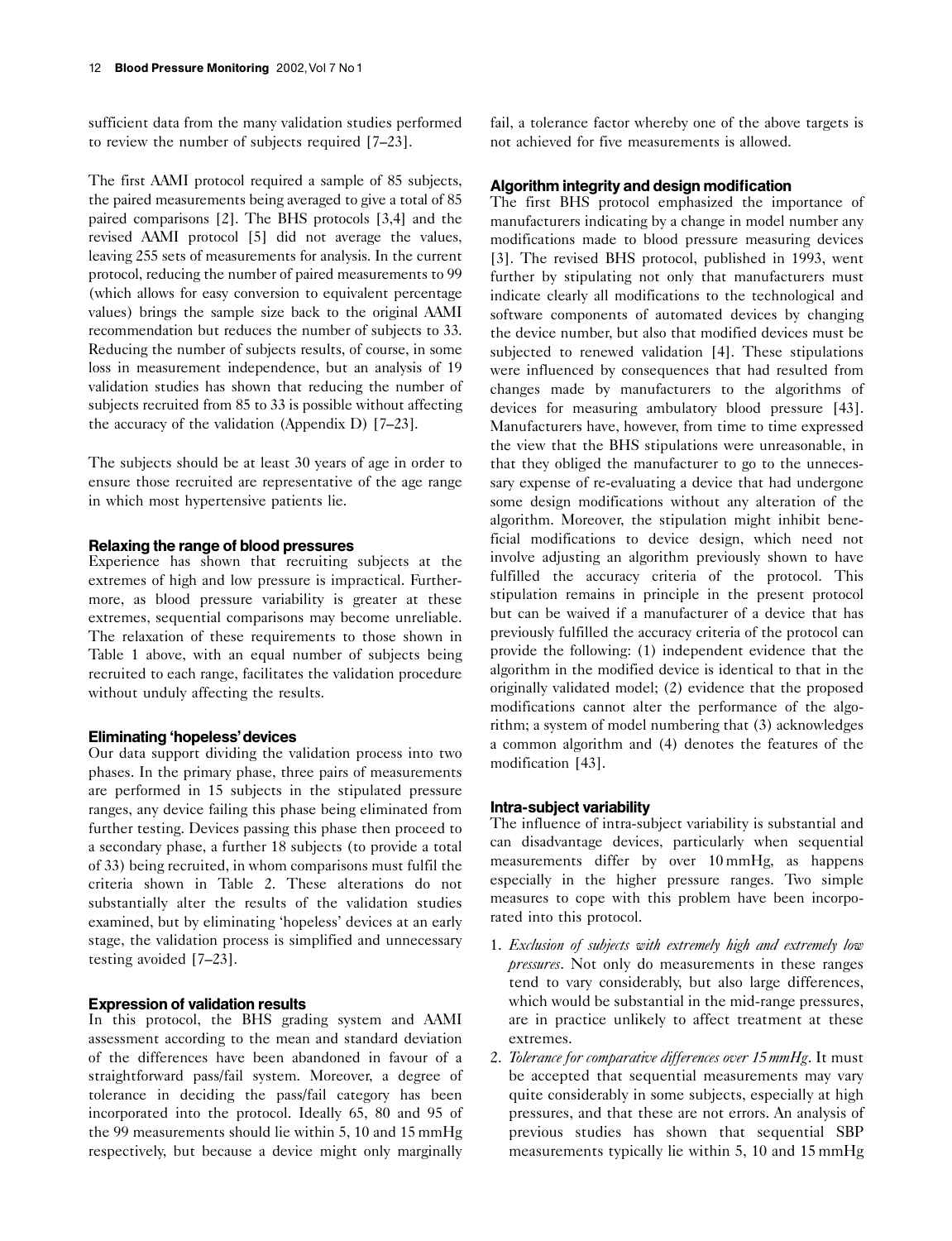of each other 75, 93 and 97% of the time, respectively. The mean difference is typically 1 mmHg, with a standard deviation of around 5 mmHg.

## Suitability of the device for individuals

There is a fundamental paradox in the design of previous protocols, which has been identified by an analysis of the Dublin database [personal communication from Gerin W and Pickering T, 2001]. Whereas the procedures in previous protocols were designed to determine whether a given device would, on average, provide valid measurements for a population, there is in practice a need to know whether the device will give accurate measurements for a particular subject. The protocol therefore introduces a tertiary phase whereby the device is assessed according to the number of subjects in whom it gives accurate measurements in addition to its overall accuracy. (Table 2c).

# Appendix B. Observer training

## Self-assessment

The observers, usually nurses who understand blood pressure measurement, are retrained in blood pressure measurement using a CD-ROM such as that produced by the BHS or the Société Française d'Hypertension Artérielle [30,31]. These demonstrate the technique of blood pressure measurement and permit an assessment period during which trainees can test themselves against a standard mercury sphygmomanometer in which the mercury column falls against a background of recorded Korotkoff sounds. Observers should not move on to the next stage until they have satisfied the test requirements of the CD-ROM. It is helpful for an expert in blood pressure measurement to take trainee observers through the different stages of blood pressure measurement [29]. Difficult aspects of interpretation, such as the auscultatory gap and observer bias, should be discussed and illustrated by example. It is recommended that observers have audiograms to detect any hearing deficit.

#### Fig. 2



#### Observer assessment

As as alternative to self-assessment, observers can be tested formally as in the BHS protocol [4].

Trainee observers are seated at a bench fitted with temporary partitions so that each observer is isolated in a booth in which the only objects are a mercury column, a stethoscope, a pencil and 50 numbered cards on which to write down assessments (Fig. 2). The rationale for this procedure is that when more than one observer is being trained and assessed, it becomes difficult to prevent an observer who is unsure of a reading gaining sight of a neighbouring observer's reading. It is therefore necessary to separate observers by a series of partitions.

- 1. The expert observer occupies a similar adjoining booth, the only difference being the presence of a hand bulb to inflate and deflate the cuff on the arm of the subject.
- 2. Five subjects with a range of blood pressure from about 110/60 to 170/100 mmHg are seated behind a partition. The 'supervisor' places the cuffs in random order on the arms without the expert or trainee observers being aware of the order. When the stethoscope head and cuff are in place, the 'supervisor' gives a verbal cue to the observers and the expert observer operates the cuff and deflates it at a rate of 2 mmHg/s.
- 3. As the inflatable bladder is connected to each of the columns of mercury in the observer booths, all the columns of mercury fall simultaneously for each of the blinded observers and for the expert, all of whom write down their measurements. Using a series of manometers, time must be allowed for each manometer to deflate fully and the mercury meniscus to return to zero.
- 4. Ten measurements are made by each observer on each of five subjects, giving a total of 50 measurements for each observer.

The accuracy criteria for the test procedure are the following.

- 1. Forty–five systolic and diastolic differences between each trainee and between trainees and expert should differ by not more than 5 mmHg, and 48 by not more than 10 mmHg.
- 2. Failure to achieve this degree of accuracy necessitates a repeat training and assessment session for the failed observer(s).

## Audio-visual techniques

Training observers as described above is a labour–intensive procedure, and even when observers are instructed to a high degree of accuracy, there is the problem of maintaining that accuracy throughout the study [32,33].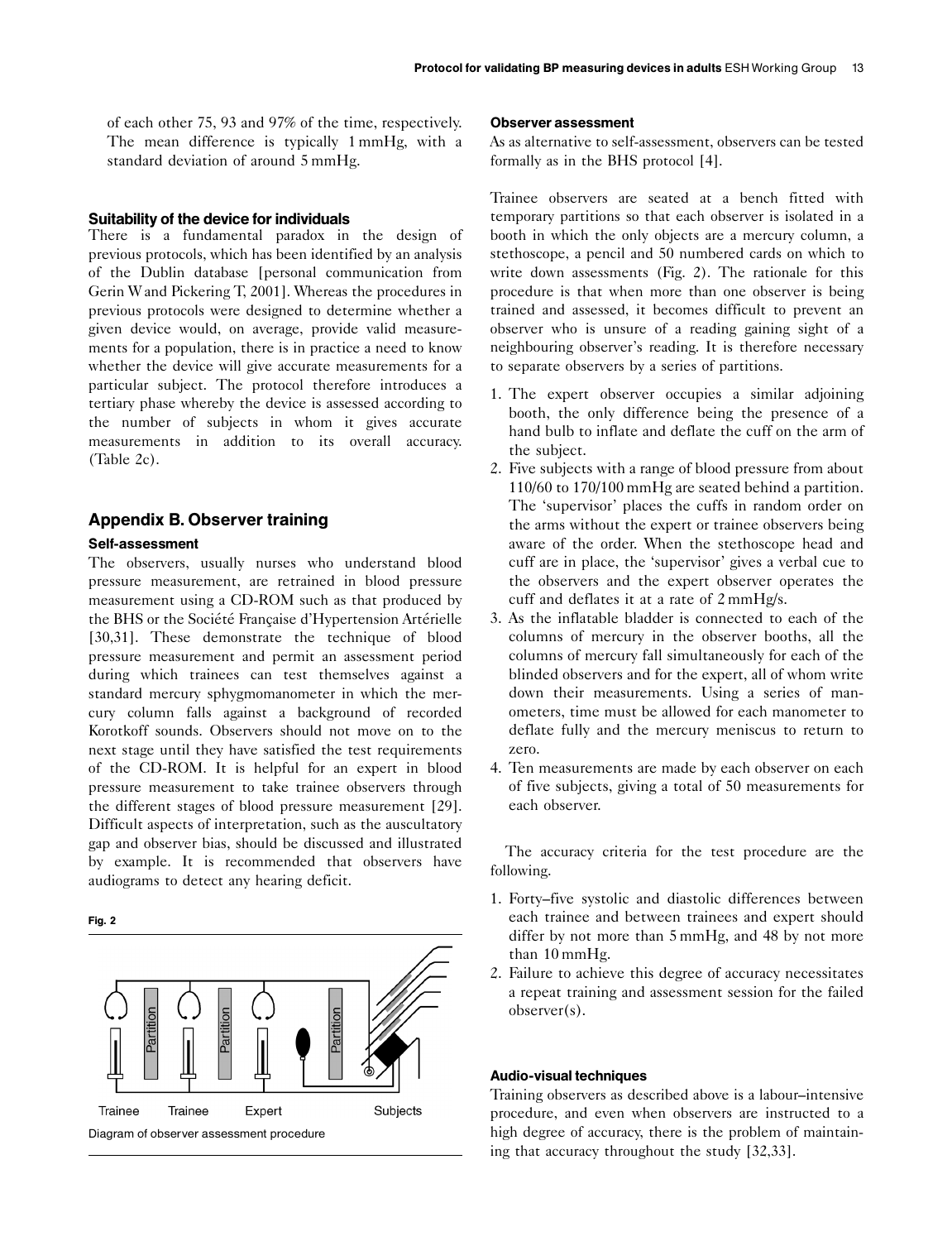A need has been recognized, therefore, for an electronic audio visual system to measure blood pressure in validation studies that is not dependent on observers but will nevertheless retain the traditional auscultatory methodology using the mercury sphygmomanometer. An example of such is the Sphygmocorder which was developed for this purpose and, since it was first described in 1995 [34], a number of improvements have been made to the system [35]. This system is being developed for commercial distribution.

## Appendix C. Intra^arterial comparison

The ESH Working Group agrees with the stipulations of the previous BHS protocol that intra-arterial comparisons should not be recommended for general validation, while acknowledging that intra-arterial comparisons may in some instances give information that cannot be obtained noninvasively [4]. If, however, intra-arterial comparisons are to be performed, they should be confined to centers with proven expertise in the technique, and the requirements of EN 540, Clinical investigation of medical devices for human subjects,, which requires among other stipulations that the World Medical Declaration of Helsinki is fulfilled, that the Ethics Committee be provided with information to assess whether the risks to subjects, who cannot be expected to derive any direct therapeutic benefit, can be justified by the collective benefit, that provisions have been made to compensate subjects in the event of injury, and that full informed consent is obtained from all subjects [44].

A comparison between blood pressure measuring systems that utilize indirect measurement and those using the direct intra-arterial measurement of blood pressure is not recommended in this protocol. Apart from ethical considerations, there are several reasons for this. Systolic and diastolic blood pressure values obtained by the direct technique differ from measurements obtained by indirect methods [4,46]. Clinical practice derives from data obtained by the indirect rather than the direct technique. There is considerable beat-to-beat variation in blood pressure, which is not reflected in indirect readings. Blood pressures measured directly and indirectly from the same artery are rarely (if ever) identical. Discrepancies in SBP as great as 24 mmHg and in DBP as much as 16 mmHg have been observed when blood pressure has been measured by both techniques on the same arm at the same time. In addition, these differences are random, displaying no schematic pattern [4,45].

It is, however, recognized that valuable information on device performance may derive from intra-arterial comparisons in certain circumstances, such as validating devices that analyse beat-by-beat blood pressure non-invasively, but the International Protocol would need to be modified procedurally to allow intro-arterial comparisons and to test device performance in tracking fast beat-by-beat blood pressure changes (46).

# Appendix D. Statistical considerations Sample size

The AAMI published its first protocol for the validation of blood pressure measuring devices in 1987 [2]. The accuracy component of the protocol basically consisted of a comparison of the mean of three test device measurements with simultaneous observer measurements, measuring blood pressure with a mercury sphygmomanometer, on each of eighty-five subjects. The selection of 85 subjects was made on the ability to detect a somewhat arbitrary error of  $5 \pm 8$  mmHg at a significance level of 0.05 and a power of 0.98. The calculation was based on independent, rather than paired, samples for comparison, thereby allowing for the fact that devices and observers may not measure blood pressure on exactly the same heart beat even when using simultaneous readings.

A blood pressure measuring device could pass the AAMI protocol, but still be inaccurate. The BHS protocol identified two difficulties [3,4]. The first was that only average measurements were used in the analysis whereas individual measurements would be identified in practice. The second was that, in using means and standard deviations, the percentage of measurements required to be reasonably accurate, that is lying within 5 mmHg, was insufficient. Paradoxically, few outlying measurements are permitted in the normal model whereas a more relaxed approach may be necessary in practice as variability can be considerable in some subjects and may make a truly accurate reading appear otherwise.

When the first BHS protocol was published in 1990 [3], the requirement to take three simultaneous measurements on each of 85 subjects was therefore retained, but the measurements were no longer averaged, thus giving 255 pairs of measurements for comparison. The accuracy criteria were based on the percentage of measurements lying within 5, 10 and 15 mmHg. Furthermore, the possibility of device-induced bias was highlighted with a recommendation that bracketing sequential measurements be used as an alternative to simultaneous measurement. A grading system was introduced to describe accuracy [3].

In its revised protocol in 1993, the AAMI also recommended that measurements no longer be averaged; it also permitted the sequential technique when simultaneous measurements were not feasible [5]. The  $5 + 8$  mmHg accuracy criteria were retained.

It has proved extremely difficult to recruit 85 subjects within the pressure range requirement of the previous protocols; in practice, more than 100 subjects have been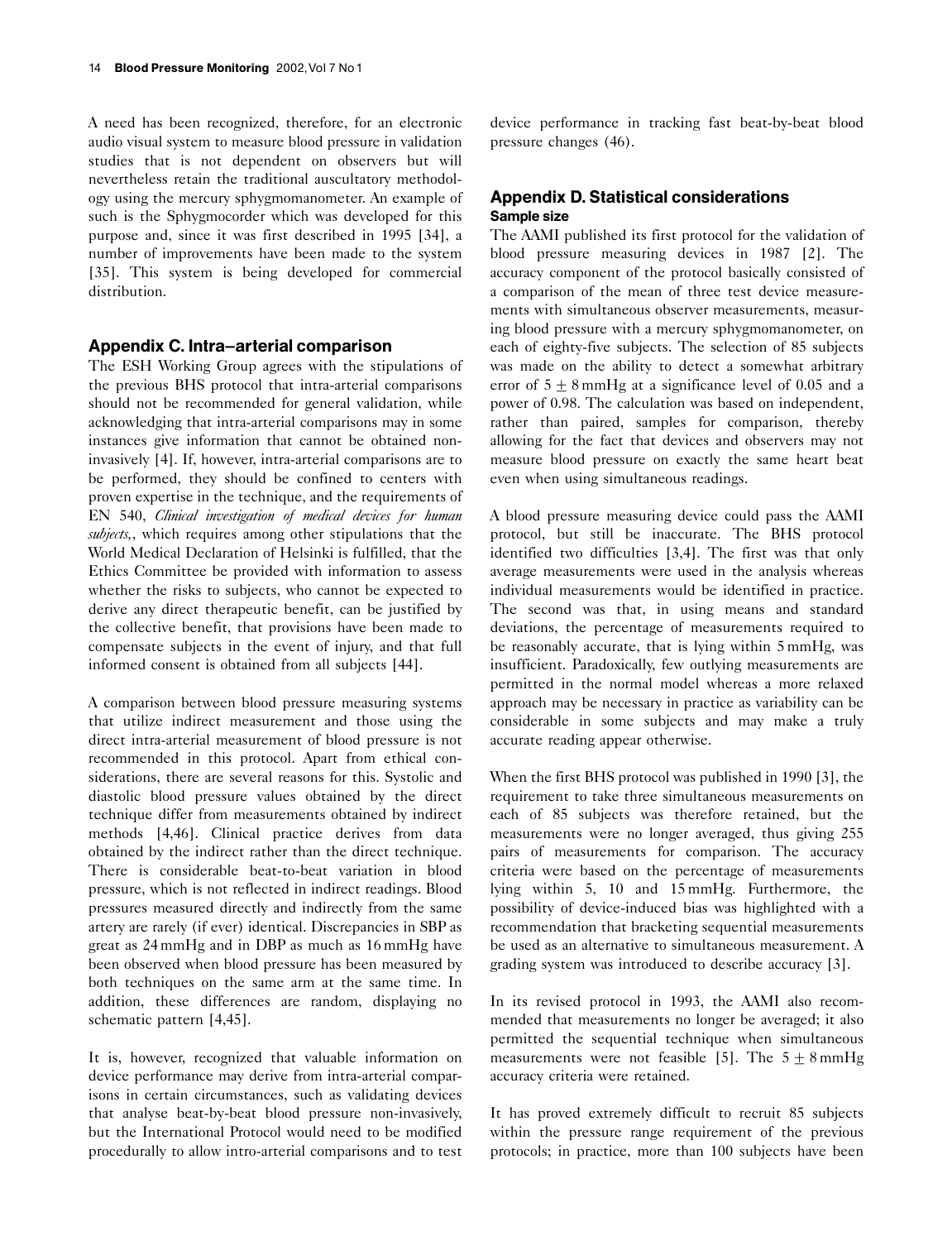needed to fulfil the pressure range stipulations. A number of factors were considered in reducing sample size.

- 1. The original statistical criteria were based on 85 measurements [2] whereas later protocols used 255 [3–5].
- 2. For grading results, percentage values are conceptually the most appropriate.
- 3. The more practical the study is, the more easily and more often it will be performed.

Having performed 19 studies [7–23], we were able to reanalyze the data from these studies to check the validity of new proposals. Taking all factors into consideration, the most appropriate sample size was 99 measurements, which provides more than the 85 measurement pairs required in the previous BHS and AAMI protocols [4,5] but with a sample size of only 33 rather than 85 subjects. Although there is some loss of measurement independence, the results compare well with independent measurements [7–23].

The selection of 33 subjects is based on two factors. First, each subject has three measurements, each of which is used individually. This gives 99 sets of measurements, which is larger than the 85 sets of measurements accepted as the minimum necessary in the AAMI and BHS protocols [4,5].

In comparing the variance of all 99 differences (total variance) with the 33 differences obtained from the mean differences for each subject (the between-subject variance), the F-test consistently yields a significantly lower variance for the 33 subject mean differences than that for the 99 measurement differences. If between-subject variance were the main cause of total variance, these would not differ significantly. If, on the other hand, a device gave practically the same average error with each subject, the between-subject variation would be close to zero, and the F-test would show a very significant result.

Tests on data from previous experiments yield results of probabilities of the between-subject variance and the total variance being the same as lying between 0.1 and 0.01 for SBP and between 0.2 and 0.02 for DBP. There should therefore be little difference between using single comparisons on 99 subjects and three comparisons on each of 33 subjects.

The use of 99 subjects allows for an even distribution of blood pressures as these can easily be broken into three ranges. It is also close to 100, which allows targets to be considered as being approximate to percentages.

Table 4(a–c) demonstrates how the choice-specific values for 5, 10 and 15 mmHg bands are more flexible and

preferable to a mean and standard deviation method of validation.

## Pressure ranges

Prior to the introduction of the 1993 BHS protocol [4], there was no specific recommendation on the range of blood pressure required for validation. As a consequence, these varied greatly from one validation to the next. As most devices fared worse in the high pressure ranges, this reduced the reliability and comparability of results [47].

To redress this problem, specific ranges were introduced. In particular, at least eight subjects in both the hypotensive and severe hypertensive ranges had to be recruited. The reasoning behind the inclusion of the hypotensive range was not only to assess accuracy in subjects with hypotension, but also to give some indication of accuracy for devices measuring ambulatory blood pressure during sleep when the values can fall to low levels. Subjects with severe hypertension were included because such levels are quite common in hypertension clinics.

In practice, however, these two groups have proved extremely difficult to find. The prevalence of persistent hypotension is very low, and whereas severely hypertensive patients were to be found in specialist clinics, the validation study had to be performed before blood pressure-lowering drugs were prescribed, which was often ethically impractical. Furthermore, during the resting laboratory phase of the validation procedure, blood pressures in such subjects tended to fall below the required level required. Next and importantly, blood pressure in these subjects tended to be highly variable, making comparisons unreliable.

Finally, the division of subjects according to blood pressure level did not lead to independent analysis. Indeed, tertile analysis, included in the 1993 BHS protocol [4], was used only as a guide to accuracy, and the final recommendation was based on the overall analysis. The reason for this was that most devices fared poorly in the upper tertile, with greater variability in this range being at least partly responsible [47].

Given these difficulties and the fact that the comparisons in these extremes are diluted in the overall analysis, specific requirements to include them are omitted in the recommendations in this protocol. Although the range of pressures has been reduced, all subjects must fit into a specific category, whereas in the earlier protocols 10% of subjects could lie in any range (Table 1) [4].

#### Recommendations

The non-parametric recommendation system, shown in Table 2a–c, considers both the subject/measurement and subject accuracy. White-coat hypertension and the morning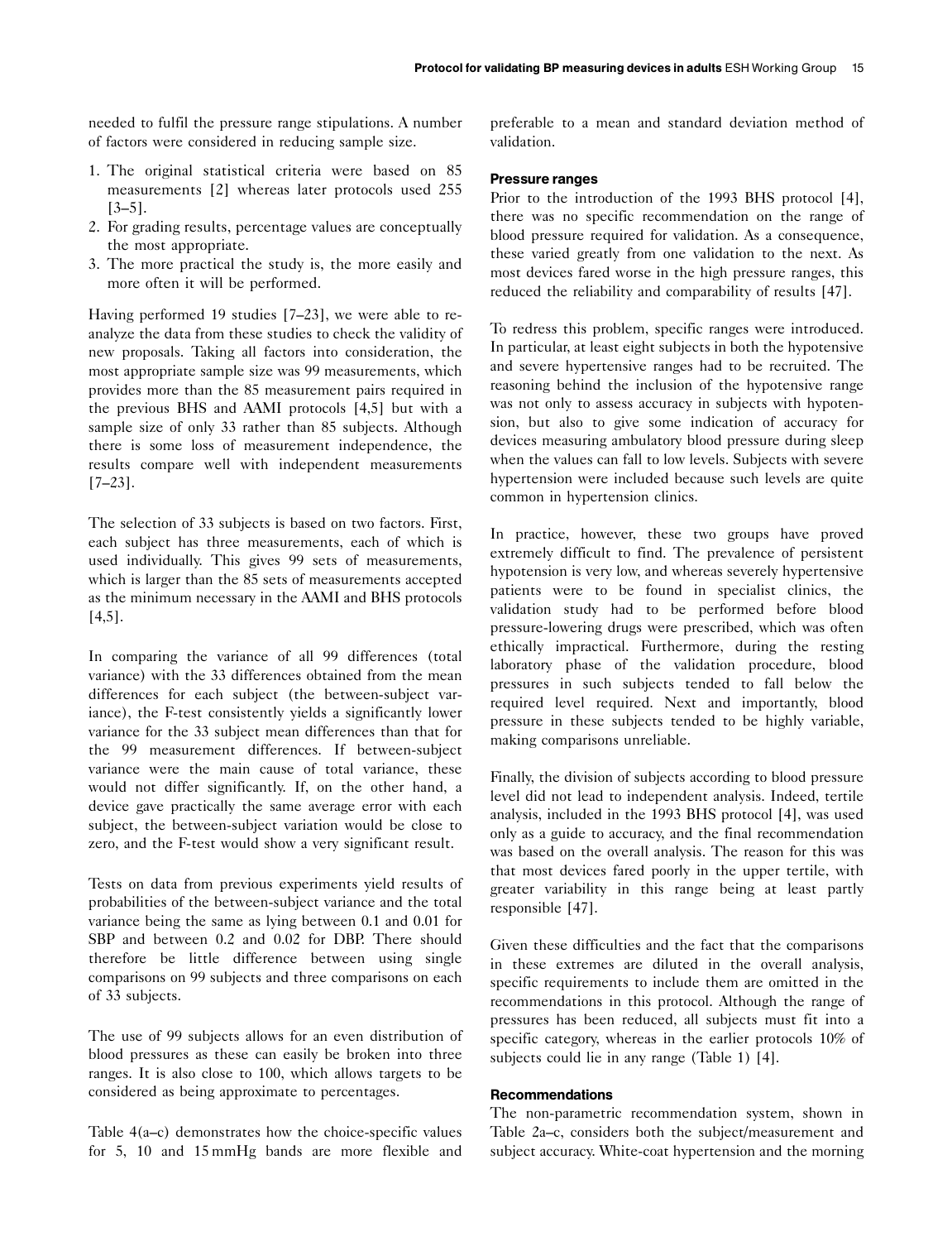| Within 5 mmHq |   |           | Standard deviation (mmHq) |          |          |       |       |       |       |
|---------------|---|-----------|---------------------------|----------|----------|-------|-------|-------|-------|
|               |   |           |                           | c<br>×.  | 4        | 5     | 6     |       |       |
| Mean (mmHq)   | 0 | $100.0\%$ | 98.6%                     | $90.1\%$ | 78.5%    | 68.0% | 59.3% | 52.3% | 46.6% |
|               |   | $100.0\%$ | 97.4%                     | 88.3%    | $77.1\%$ | 67.0% | 58.7% | 51.8% | 46.3% |
|               | 2 | 99.8%     | $93.1\%$                  | 82.9%    | 73.0%    | 64.2% | 56.7% | 50.5% | 45.4% |
|               | 3 | 97.6%     | 84.0%                     | 74.2%    | 66.6%    | 59.8% | 53.7% | 48.4% | 43.8% |
|               | 4 | 84.0%     | 69.1%                     | 62.8%    | 58.5%    | 54.1% | 49.7% | 45.6% | 41.8% |
|               | 5 | $50.0\%$  | $50.0\%$                  | 49.9%    | 49.3%    | 47.6% | 45.0% | 42.2% | 39.3% |

#### Table 4a Percentage of comparisons of devices satisfying Association for the Advancement of Medical Instrumentation criteria that fall within a 5 mmHg error band

This table shows the expected percentage of errors of at most 5 mmHg for devices passing with mean absolute differences of 0-5 mmHg and standard deviations of  $1-8$  mmHg.

Table 4b Percentage of comparisons of devices satisfying Association for the Advancement of Medical Instrumentation criteria that fall within a 10 mmHg error band

| Within 10 mmHa |   |           | Standard deviation (mmHg) |          |          |          |          |          |       |
|----------------|---|-----------|---------------------------|----------|----------|----------|----------|----------|-------|
|                |   |           |                           |          | 4        | 5        | 6        |          | 8     |
| Mean (mmHg)    | 0 | $100.0\%$ | $100.0\%$                 | 99.9%    | $98.6\%$ | $95.1\%$ | $90.1\%$ | 84.3%    | 78.5% |
|                |   | $100.0\%$ | $100.0\%$                 | 99.8%    | 98.3%    | $94.7\%$ | 89.6%    | 83.9%    | 78.2% |
|                | 2 | $100.0\%$ | 100.0%                    | 99.5%    | $97.4\%$ | 93.4%    | 88.3%    | 82.7%    | 77.1% |
|                | 3 | $100.0\%$ | $100.0\%$                 | $98.9\%$ | $95.7\%$ | $91.2\%$ | 86.0%    | $80.7\%$ | 75.4% |
|                | 4 | $100.0\%$ | 99.8%                     | 97.6%    | 93.1%    | 88.0%    | 82.9%    | 77.9%    | 73.0% |
|                | 5 | 100.0%    | 99.3%                     | $95.0\%$ | 89.2%    | 83.8%    | 78.9%    | 74.4%    | 70.1% |

This table shows the expected percentage of errors of at most 10 mmHg for devices passing with mean absolute differences of 0-5 mmHg and standard deviations of 1–8 mmHg. The gray area indicates the improvement that might be obtained if the standard deviation is related to the mean, which in this instance is set so that the expected number of differences within 10 mmHg will be at least 85%.

Table 4c Percentage of comparisons of devices satisfying Association for the Advancement of Medical Instrumentation criteria that fall within a 15 mmHg error band

| Within 15 mmHq |   | Standard deviation (mmHq) |      |         |       |       |       |       |          |  |
|----------------|---|---------------------------|------|---------|-------|-------|-------|-------|----------|--|
|                |   |                           |      | 3       |       | 5     | 6     |       | 8        |  |
| Mean (mmHq)    | 0 | $100\%$                   | 100% | $100\%$ | 100%  | 99.6% | 98.6% | 96.5% | 93.6%    |  |
|                |   | $100\%$                   | 100% | $100\%$ | 100%  | 99.6% | 98.4% | 96.3% | 93.4%    |  |
|                | 2 | $100\%$                   | 100% | 100%    | 99.9% | 99.4% | 98.1% | 95.8% | 92.8%    |  |
|                | 3 | $100\%$                   | 100% | 100%    | 99.8% | 99.0% | 97.4% | 94.9% | 91.8%    |  |
|                | 4 | $100\%$                   | 100% | $100\%$ | 99.6% | 98.5% | 96.4% | 93.6% | $90.4\%$ |  |
|                | 5 | $100\%$                   | 100% | 99.9%   | 99.3% | 97.6% | 95.0% | 91.9% | 88.5%    |  |

This table shows the expected percentage of errors of at most 15 mmHg for devices passing with mean absolute differences of 0 mmHg to 5 mmHg and standard deviations of 1-8mmHg. It shows that devices with 88.5% of measurements within this range could pass. One of the problems with the AAMI protocol is that, by setting the error independently for mean and standard deviation, it permitted a very liberal level of accuracy. From Table 4a, it can be seen that where a device barely passes with a mean error of 5 mmHg and a standard deviation of 8 mmHg, one could not expect even 40% of measurements to be accurate. Even devices passing more comfortably would have more than half of their expected measurements classed as inaccurate. The acceptable standard deviation must be inversely related to the mean error. In practice, however, this tends not to be the case as standard deviation tends to increase with error.This makes practical parametric passing criteria problematic.

alarm response are just two examples in which single measurements are crucial. It is much easier for devices to pass when only average subject measurements are used, and it would be wrong to assume that devices being recommended for use under such protocols are also accurate for individual measurements.

It must also be recognized that measurements near the extremes of the pressure range are more variable. Decisions should not therefore be based on small differences at these limits, and zones are used to allow for this. The target requirements are based on existing protocols and the evidence from previous validation data.

When comparing a device measurement with its preceding and succeeding observer measurements, the nearer observer measurement is used. This poses a dilemma only if the two observer measurements are equally close except for sign, for example a device measurement of 150 mmHg and observer measurements of 146 and 154 mmHg. One choice would indicate that the device overestimates pressure whereas the other would indicate that it underestimates pressure. The protocol recommends that whichever of the two observer measurements was taken first is selected. This eliminates bias, and it is likely that the overestimating and underestimating selections will balance out over the 99 measurements.